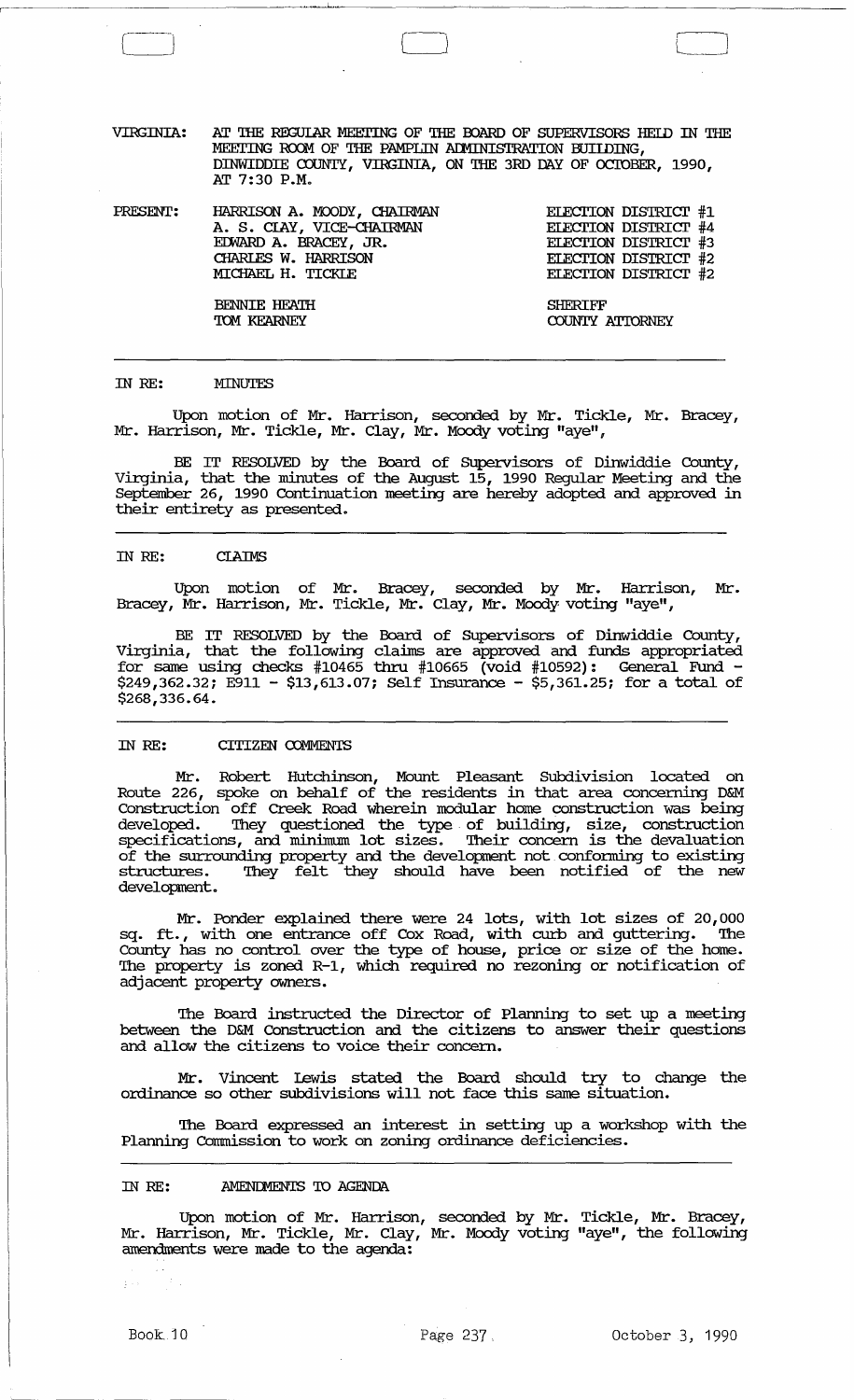# Add September 26, 1990 Continuation Meeting Minutes Add 8.1 COMMUNITY DEVELOPMENT BLOCK GRANT<br>a. Establishment of Fund

- a. Establishment of Fund
- b. Appropriation of Funds<br>c. Contract with Crater P.
- Contract with Crater Planning District Commission

#### IN RE: REPORT - VIRGINIA DEPARIMENT OF TRANSPORTATION

Ms. Penny Kanode, Resident Engineer, advised due to State funding, Rt. 700 would be delayed six months; however, Rt. 1401 would not be de1ayed.

The Board expressed concern with the following areas to Ms. Penny Kanode, Resident Engineer, VDOT:

1. Rt. 226 - Mr. Harrison and Mr. Tickle questioned the speed limit and amount of truck traffic. Mr. Tickle asked if the citizens could petition VDOT to lower the speed limit. Ms. Kanode stated they would re-evaluate, but she doubted the speed limit would be changed.

2. Rt. 694 - Mr. Moody requested chemicals be put down for dust control.

Mr. Cashwell advised Prince George County has approved \$30,000 in sharing the cost of the Carson short arm gates; therefore, \$30,000 has been freed up to be used elsewhere. VDOT's recommendation on the \$30,000 would be to apply it to Rt. 636.

# IN RE: REPORT -- SHERIFF

Sheriff B. M. Heath reported on the first three months of the County's radar speed enforcement. '!here are two radar units, one purchased by the Highway Safety Commission and the other by the County. Mr. Bracey asked who was going to give a report on the jail expenses and income. '!he Assistant County Administrator reminded him that the information was in the operating statement and she was sure the Sheriff could provide more detailed information if it was needed.

# IN RE: REPORT -- DIRECTOR OF PLANNING

The Planning Department requested direction from the Board on how to handle complaints regarding the influx of construction workers residing in campgrounds, as this is not the type of business campgrounds are intended to do. Mr. Cashwell advised there is nothing in the code restricting the length of time one may reside in a campground. He also checked with the State Health Department and there are no limitations they can enforce. Mr. Cashwell stated if the Code were changed, enforcement would be a problem as there is no one on staff do handle the enforcement issues.

Mr. Clay stated the County is educating a lot of children from these campgrounds and these people are not paying any taxes. Dr. Vaughn stated the School Division's policy is anyone that resides in the County, no matter where or under what conditions, is entitled to enroll in the school system.

Mr. Tickle stated his concern was the personal property tax collection and the Health Department regulations. Mr. Cashwell advised the Health Deparbnent stated they currently could find no problem with the septic system operations within any of the campgrounds.

The Board instructed the staff to provide them with all the background info:nnation on this issue and to check with the County Attorney to see if there are code sections restricting the number of days allowed to reside in a campground.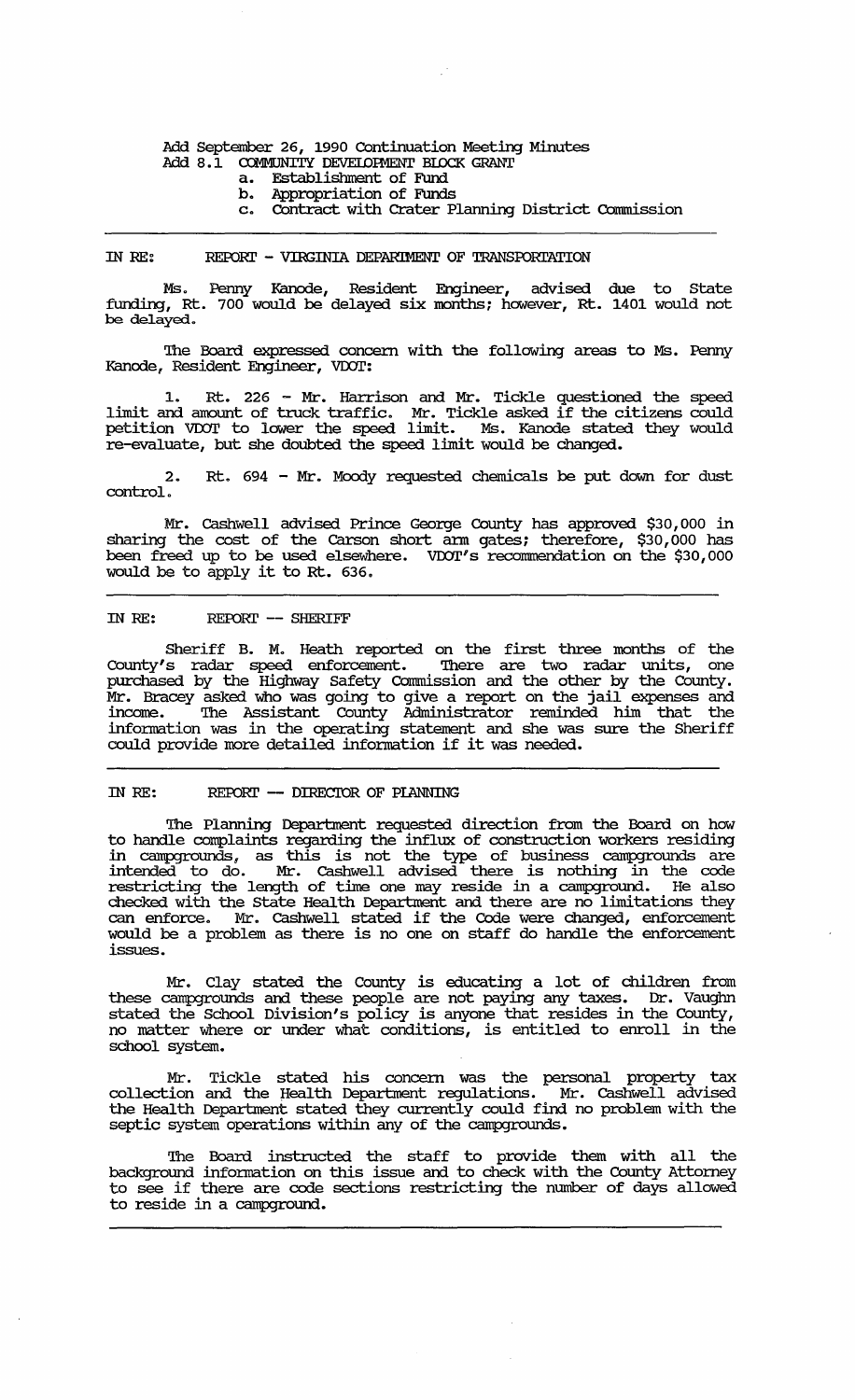# IN RE: E911 UPDATE

Mr. Jolm Clarke requested clarification on the petitioning for street name changes as to whether the tenant signs the petition or the landowner. The Board stated their intent was the landowner should sign the petition. Mr. Clarke advised this was cumbersome in that it is a lengthy process for his office to verify that 75% of the petitioners are actual landowners. Mr. Tom Kearney, County Attorney, advised the burden is on the applicant to the total the to identify the parcels. The Board instructed Mr. Clarke to work with the County Attorney on this issue.

 $r=\sqrt{2\pi\left(\frac{1}{2}\right)^2+\frac{1}{2}\left(\frac{1}{2}\right)^2+\frac{1}{2}\left(\frac{1}{2}\right)^2+\frac{1}{2}\left(\frac{1}{2}\right)^2+\frac{1}{2}\left(\frac{1}{2}\right)^2+\frac{1}{2}\left(\frac{1}{2}\right)^2+\frac{1}{2}\left(\frac{1}{2}\right)^2+\frac{1}{2}\left(\frac{1}{2}\right)^2+\frac{1}{2}\left(\frac{1}{2}\right)^2+\frac{1}{2}\left(\frac{1}{2}\right)^2+\frac{1}{2}\left(\frac{1}{2}\right)^2+\frac{1}{2}\left(\frac{1}{2}\right)^2+\frac{$ 

#### Mr. Clark reported on the following:

- Wallace Fencing should complete the. installation of street signs shortly and he will be meeting with them to have some signs relocated and changes made where necessary.

- Hand deliveries are 99% complete.<br>- New field work will begin, which are new residents who have moved into the County, which will be done through the Building Pennit process. - Brochure to all residents should go out by October 12, 1990.

Mr. Tickle stated the 60 day period for street name changes should be 60 days from the mail-out date and should be so stated in the brochure. This would make the cut-off date December 12, rather than November 30, 1990 to submit petitions for road name changes. It was pointed out that a public hearing was held but the Board has not voted on the one-year moratorimn after the cut-off date to receive name change requests.

#### IN RE: RECREATION

The Board decided to conduct another workshop with Ms. Patsy Barnes - 4-H Coordinator; Diane Galbreath - OYCS; and the Recreation Advisory Board after the new Director of Parks & Recreation is hired.

#### IN RE: CARSON VFD - TRUCK REQUEST

Mr. Dewey cashwell, County Administrator, advised he has spoken with Mr. John Kines, Prince George County Administrator, who has requested a resolution of intent from the Dinwiddie Board to participate by providing one-third share of the funding of a new tanker truck for the Carson VFD. The vehicle is anticipated to cost \$160,000, of which a 20% deposit on the vehicle is required before assembly will begin. Prince George has indicated they will be funding the purchase of the vehicle on a lease/purchase arrangement, over five to seven years. FUnds would not be needed until next fiscal year.

The Board instructed the County Administrator to convey their willingness to participate to Mr. Kines, contingent upon receiving a definite cost before making a commitment.

# IN RE: REPORT -- PUBLIC SAFETY DIRECTOR

Mr. Jim Rice, Public Safety Director, advised Fire Prevention Week will be October 7-13, and many of the Fire Departments would be having open house. The theme for this year is to change your smoke detector battery when you set your clocks back.

He reported the Dinwiddie Rescue Squad has taken efforts to reorganize with Harry Clay as Acting President. There are seven active EM!"s, with a new EM!' class scheduled to begin October 9, 1990. Mr. Rice stated the money and equipment are available, but people are needed.

Mr. Tickle requested a report on non-coverage and response time on the Rescue Squads.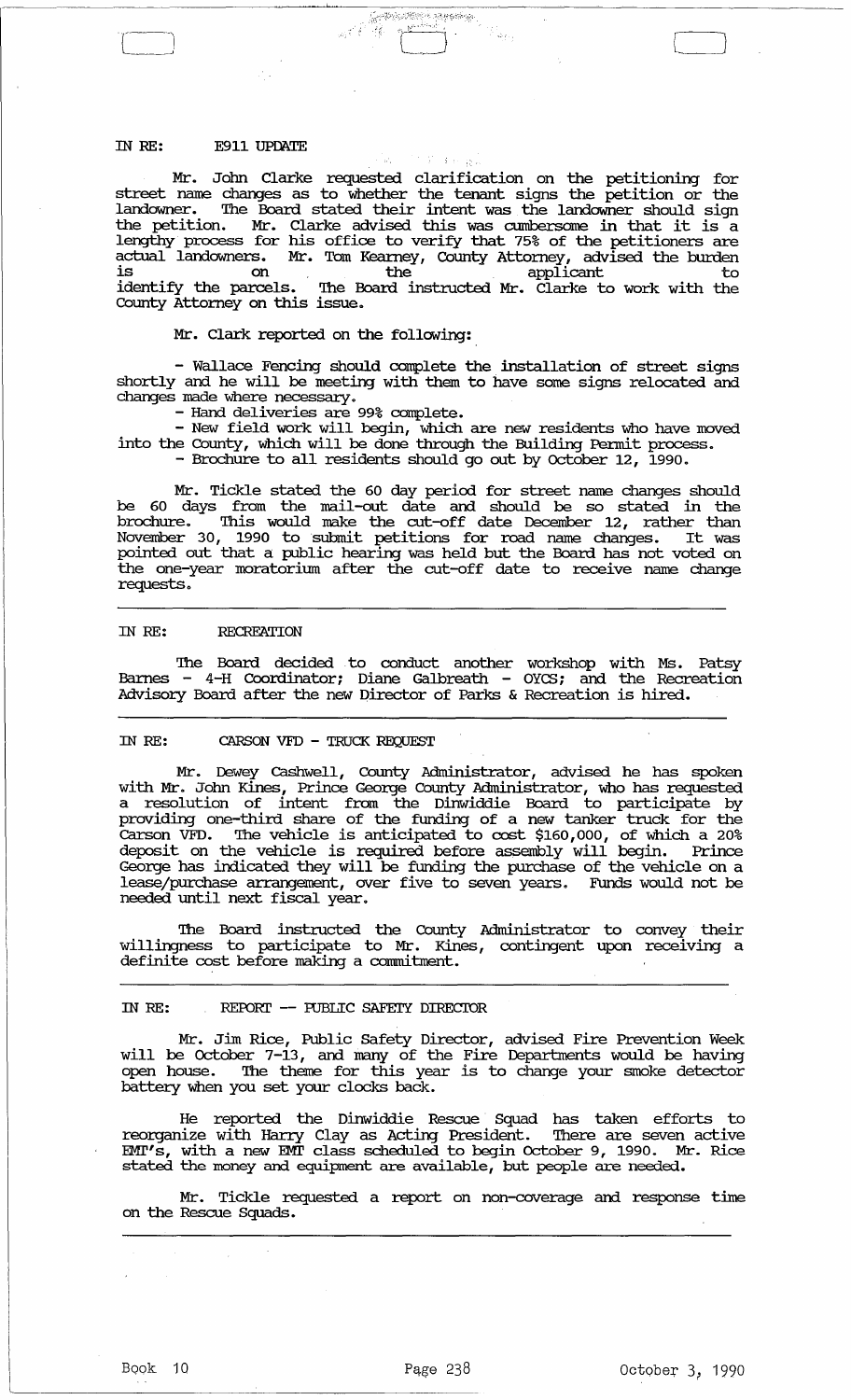## IN RE: COMMUNITY DEVELOPMENT BLOCK GRANT

Mr. Dewey P. Cashwell, Jr. , County Administrator, advised. he received a letter from the Department of Housing and Community Development indicating all steps have been completed on the execution of the conununity inprovement grant contract, which is going to provide \$700,000 for the water and sewer project at the Wal-Mart construction site.

Upon motion of Mr. Bracey, seconded by Mr. Harrison, Mr. Bracey, Mr. Harrison, Mr. Tickle, Mr. Clay, Mr. Moody voting "aye",  $\,$ 

BE IT RESOLVED by the Board of Supervisors of Dinwiddie County, Virginia, that the County Administrator is authorized to sign the Community Development Block Grant contracts; and

BE IT FURI'HER RESOLVED by the Board of SUpervisors of Dinwiddie  $\text{County}_i$  Virginia, that the Treasurer is authorized to establish a separate CIG fund where the funds will be deposited for the specific purpose intended; and

BE IT FURITHER RESOLVED by the Board of Supervisors of Dinwiddie County, Virginia, that the \$700,000 be appropriated for the water and sewer project administered by the Dinwiddie County Water Authority to serve the Wal-Mart industrial site.

## IN RE: AGREEMENT FOR CONTRACT ADMINISTRATION SERVICES -- CPDC

Upon motion of Mr. Tickle, seconded by Mr. Bracey, Mr. Bracey, Mr. Harrison, Mr. Tickle, Mr. Clay, Mr. Moody voting "aye",

BE IT RESOLVED by the Board of SUpervisors of Dinwiddie County, Virginia, that the County Administrator is authorized to sign the agreement with Crater Planning District Conunission to provide contract administrative services for the CIG grant for Dinwiddie County.

#### IN *RE:* PHYSICAL PIANT MAINTENANCE

Interviews with the two low bidders for the Physical Plant Maintenance will be conducted October 11, 1990 by the following: Dewey Cashwell, Jr., Wendy Quesenberry, Dwayne Abernathy, Edward Bracey, and C. w. Harrison.

## IN RE: GAS RJMP

Mrs. Wendy Quesenberry, Assistant County Administrator, advised one of the gas pumps has not been working properly for quite some time and needed the Board's guidance on what to do.

Upon motion of Mr. Harrison, seconded by Mr. Bracey, Mr. Bracey, Mr. Harrison, Mr. Tickle, Mr. Clay, Mr. Moody voting "aye",.

BE IT RESOLVED by the Board of SUpervisors of Dinwiddie County, Virginia, that the County Administrator is authorized to proceed with whatever steps are necessary to ensure the gas pump will operate properly.

#### IN RE: EXECUTIVE SESSION

Upon motion of Mr. Clay, seconded by Mr. Tickle, Mr. Bracey, Mr. Harrison, Mr. Tickle, Mr. Clay, Mr. Moody voting "aye", pursuant to the Virginia Freedom of Infonnation Act, Section 2.1-344 (a) (1) personnel; (3) acquisition of real property; and (5) industrial matters, the Board moved into Executive Session at 9:58 p.m. A vote having been made and approved, the meeting reconvened into Open session at 11:02 p.m.

# IN RE: CERTIFICATION OF EXECUTIVE MEETING

Upon motion of Mr. Tickle, seconded by Mr. Clay, Mr. Bracey, Mr. Harrison, Mr. Tickle, Mr. Clay, Mr. Moody voting "aye",

eleex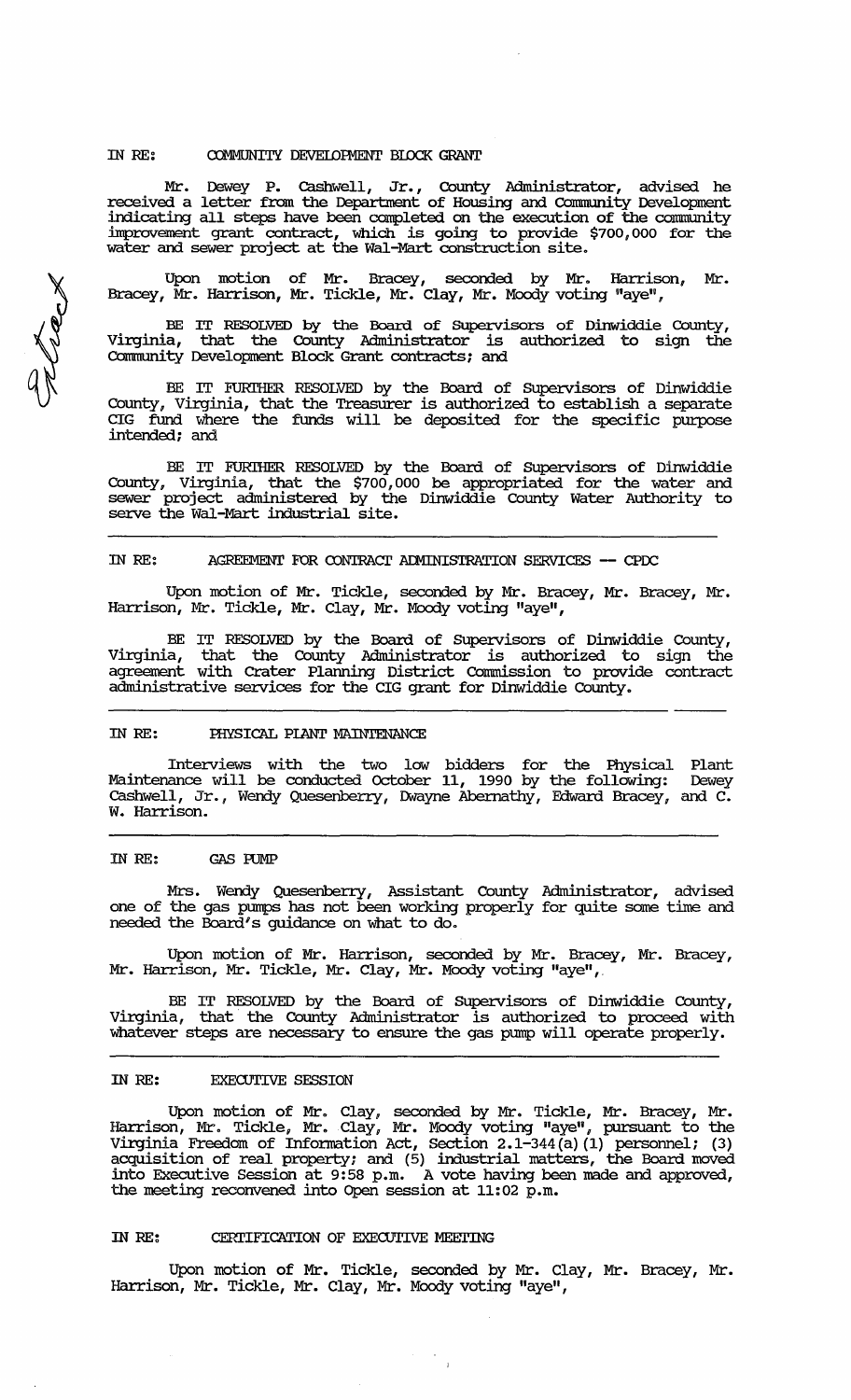the following certification resolution was adopted:

WHEREAS, the Board of Supervisors of Dinwiddie County convened an executive meeting on this date pursuant to an affinnative recorded vote and in accordance with the provisions of The Virginia Freedom of Information Act; and

( <sup>j</sup>"r J lJ

WHEREAS, Section 2.1-344.1 of the Code of Virginia requires a certification by the Board of Supervisors of Dinwiddie County, that such Executive meeting was conducted in conformity with the Virginia law;

NOW THEREFORE BE IT RESOLVED that the Board of SUpervisors of Dinwiddie County, Virginia, hereby certifies that, to the best of each member's knowledge, (1) only public business matters lawfully exempted from open meeting requirements by Virginia law were discussed in the executive meeting to which this certification resolution applies; and (2) only such public business matters as were identified' in the motion convening the executive meeting were heard, discussed or considered by the Board. of SUpervisors of Dinwiddie County, Virginia.

#### IN RE: ADJOURNMENT

Upon motion of Mr. Clay, seconded by Mr. Tickle, Mr. Bracey, Mr. Harrison, Mr. Tickle, Mr. Clay, Mr. Moody voting "aye", the meeting adjourned at 11:05 p.m.

<u>.<br>A. *A. Ifbert*<br>Harrison A. Moody</u>

'Chainnan, Board of SUpervisors

Denny P. Costruell **ATTEST:** County Administrator